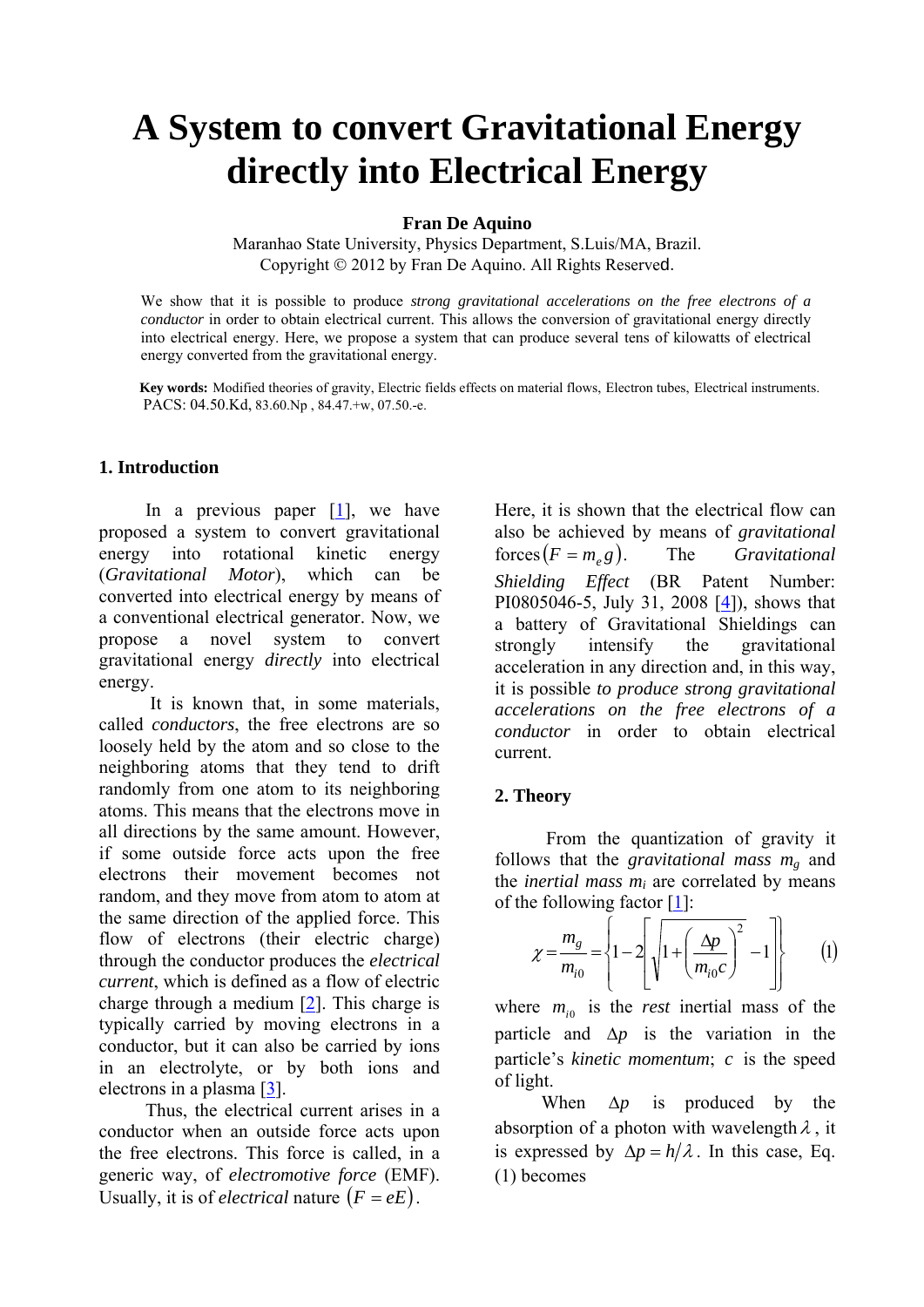$$
\frac{m_g}{m_{i0}} = \left\{ 1 - 2 \left[ \sqrt{1 + \left( \frac{h/m_{i0}c}{\lambda} \right)^2} - 1 \right] \right\}
$$

$$
= \left\{ 1 - 2 \left[ \sqrt{1 + \left( \frac{\lambda_0}{\lambda} \right)^2} - 1 \right] \right\} \tag{2}
$$

where  $\lambda_0 = h/m_{i0}c$  is the *De Broglie wavelength* for the particle with *rest* inertial mass  $m_{i_0}$ .

 It has been shown that there is an additional effect - *Gravitational Shielding* effect - produced by a substance whose gravitational mass was reduced or made negative [\[5](#page-13-0)]. The effect extends beyond substance (gravitational shielding) , up to a certain distance from it (along the central axis of gravitational shielding). This effect shows that in this region the gravity acceleration,  $g_1$ , is reduced at the same proportion, i.e.,  $g_1 = \chi_1 g$  where  $\chi_1 = m_g / m_{i0}$  and g is the gravity acceleration *before* the gravitational shielding). Consequently, *after a second gravitational shielding*, the gravity will be given by  $g_2 = \chi_2 g_1 = \chi_1 \chi_2 g$ , where  $\chi_2$  is the value of the ratio  $m_g/m_{i0}$  for the *second* gravitational shielding. In a generalized way, we can write that after the *nth* gravitational shielding the gravity,  $g_n$ , will be given by

$$
g_n = \chi_1 \chi_2 \chi_3 \dots \chi_n g \tag{3}
$$

 This possibility shows that, by means of a battery of gravitational shieldings, we can make particles acquire enormous accelerations. In practice, this can lead to the conception of powerful particles accelerators, kinetic weapons or weapons of shockwaves.

 From Electrodynamics we know that when an electromagnetic wave with frequency  $f$  and velocity  $c$  incides on a material with relative permittivity  $\varepsilon_r$ , relative magnetic permeability <sup>μ</sup>*r* and electrical conductivity  $\sigma$ , its *velocity is reduced* to  $v = c/n_r$ , where  $n_r$  is the index of refraction of the material, given by  $[6]$  $[6]$  $[6]$ 

$$
n_r = \frac{c}{v} = \sqrt{\frac{\varepsilon_r \mu_r}{2} \left( \sqrt{1 + (\sigma/\omega \varepsilon)^2} + 1 \right)} \tag{4}
$$

If  $\sigma \gg \omega \varepsilon$ ,  $\omega = 2\pi f$ , Eq. (4) reduces to

$$
n_r = \sqrt{\frac{\mu_r \sigma}{4\pi \varepsilon_0 f}}
$$
 (5)

Thus, the wavelength of the incident radiation (See Fig. 1) becomes

$$
\lambda_{\text{mod}} = \frac{v}{f} = \frac{c/f}{n_r} = \frac{\lambda}{n_r} = \sqrt{\frac{4\pi}{\mu f \sigma}} \qquad (6)
$$





If a lamina with thickness equal to  $\xi$ contains *n* atoms/ $m<sup>3</sup>$ , then the number of atoms per area unit is *n*ξ . Thus, if the electromagnetic radiation with frequency  $f$  incides on an area  $S$  of the lamina it reaches *nS*ξ atoms. If it incides on the *total area of the lamina*,  $S_f$ , then the total number of atoms reached by the radiation is  $N = nS_f \xi$ . The number of atoms per unit of volume,  $n$ , is given by

$$
n = \frac{N_0 \rho}{A} \tag{7}
$$

where  $N_0 = 6.02 \times 10^{26}$  *atoms*/*kmole* is the Avogadro's number;  $\rho$  is the matter density of the lamina (in  $kg/m<sup>3</sup>$ ) and *A* is the molar mass(*kg/kmole*).

 When an electromagnetic wave incides on the lamina, it strikes  $N_f$  front atoms, where  $N_f \cong (n S_f) \phi_m$ ,  $\phi_m$  is the "diameter" of the atom. Thus, the electromagnetic wave incides effectively on an area  $S = N_f S_m$ , where 2  $S_m = \frac{1}{4} \pi \phi_m^2$  is the cross section area of one atom.

2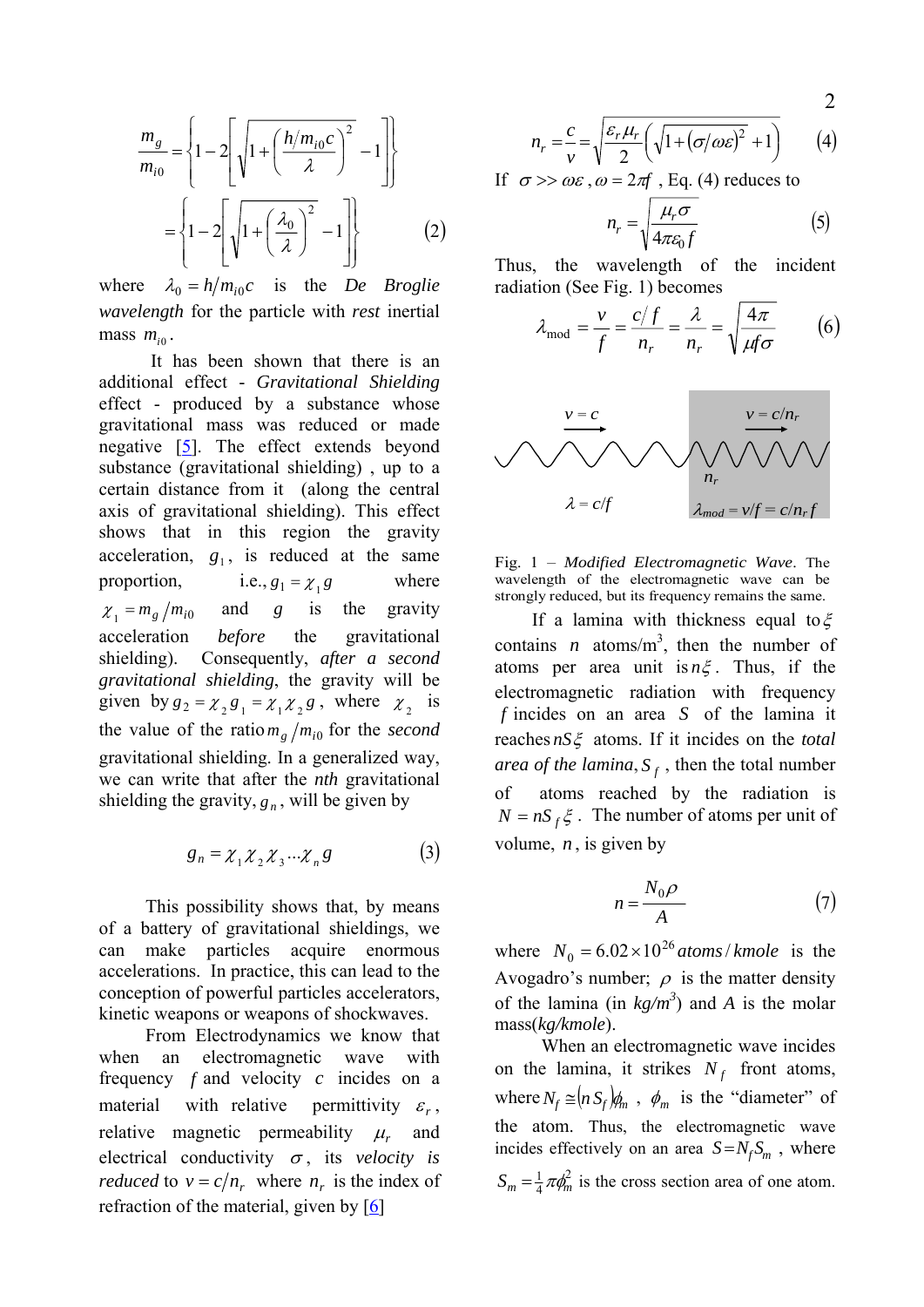After these collisions, it carries out  $n_{collisions}$ with the other atoms (See Fig.2).



Fig. 2 – *Collisions inside the* lamina.

Thus, the total number of collisions in the volume *S*ξ is

$$
N_{collisions} = N_f + n_{collisions} = n_f S \phi_m + (n_f S \xi - n_m S \phi_m) =
$$
  
=  $n_f S \xi$  (8)

The power density,  $D$ , of the radiation on the lamina can be expressed by

$$
D = \frac{P}{S} = \frac{P}{N_f S_m} \tag{9}
$$

 We can express the *total mean number of collisions in each atom,*  $n_1$ *, by means of* the following equation

$$
n_1 = \frac{n_{total\ photons} N_{collisions}}{N}
$$
 (10)

Since in each collision a *momentum*  $h/\lambda$  is transferred to the atom, then the *total momentum* transferred to the lamina will be  $\Delta p = (n_1 N) h / \lambda$ . Therefore, in accordance with Eq.  $(1)$ , we can write that

$$
\frac{m_{g(l)}}{m_{i0(l)}} = \left\{ 1 - 2 \left[ \sqrt{1 + \left[ (n_1 N) \frac{\lambda_0}{\lambda} \right]^2} - 1 \right] \right\} =
$$
\n
$$
= \left\{ 1 - 2 \left[ \sqrt{1 + \left[ n_{total\ photons} N_{collisions} \frac{\lambda_0}{\lambda} \right]^2} - 1 \right] \right\} (11)
$$

Since Eq. (8) gives  $N_{collisions} = n_l S \xi$ , we get

$$
n_{total\ photons} N_{collisions} = \left(\frac{P}{hf^2}\right) (n_l S \xi) \tag{12}
$$

Substitution of Eq. (12) into Eq. (11) yields

$$
\frac{m_{g(l)}}{m_{i0(l)}} = \left\{ 1 - 2 \left[ \sqrt{1 + \left[ \left( \frac{P}{hf^2} \right) (n_l S \xi) \frac{\lambda_0}{\lambda} \right]^2 - 1} \right] \right\}
$$
(13)

Substitution of *P* given by Eq. (9) into Eq. (13) gives

$$
\frac{m_{g(l)}}{m_{f0(l)}} = \left\{1 - 2\left[\sqrt{1 + \left[\left(\frac{N_f S_m D}{f^2}\right)\left(\frac{n_l S_{\zeta}^2}{m_{f0(l)}C}\right) \frac{1}{\lambda}\right]^2} - 1\right]\right\}
$$
(14)

Substitution of  $N_f \cong (n_i S_f) \phi_m$  and  $S = N_f S_m$ into Eq. (14) results

$$
\frac{m_{g(l)}}{m_{i0(l)}} = \left\{ 1 - 2 \left[ \sqrt{1 + \left[ \left( \frac{n_l^3 S_f^2 S_m^2 \phi_m^2 \mathcal{D}}{m_{i0(l)} cf^2} \right) \frac{1}{\lambda} \right]^2} - 1 \right] \right\} (15)
$$

where  $m_{i0(l)} = \rho_{(l)} V_{(l)}$ .

 Now, considering that the lamina is inside an ELF electromagnetic field with *E* and *B*, then we can write that  $\boxed{7}$ 

$$
D = \frac{n_{r(l)}E^2}{2\mu_0 c}
$$
 (16)

Substitution of Eq. (16) into Eq. (15) gives

$$
\frac{m_{g(l)}}{m_{i0(l)}} = \left\{1 - 2\left[\sqrt{1 + \left[\left(\frac{n_{r(l)}n_l^3 S_f^2 S_m^2 \phi_m^2 \mathcal{F}^2}{2\mu_0 m_{i0(l)}c^2 f^2}\right)\frac{1}{\lambda}\right]^2} - 1\right]\right\}
$$
(17)

In the case in which the area  $S_f$  is just the *area of the cross-section of the lamina* $(S_\alpha)$ , we obtain from Eq. (17), considering that  $m_{0(l)} = \rho_l S_{\alpha} \xi$ , the following expression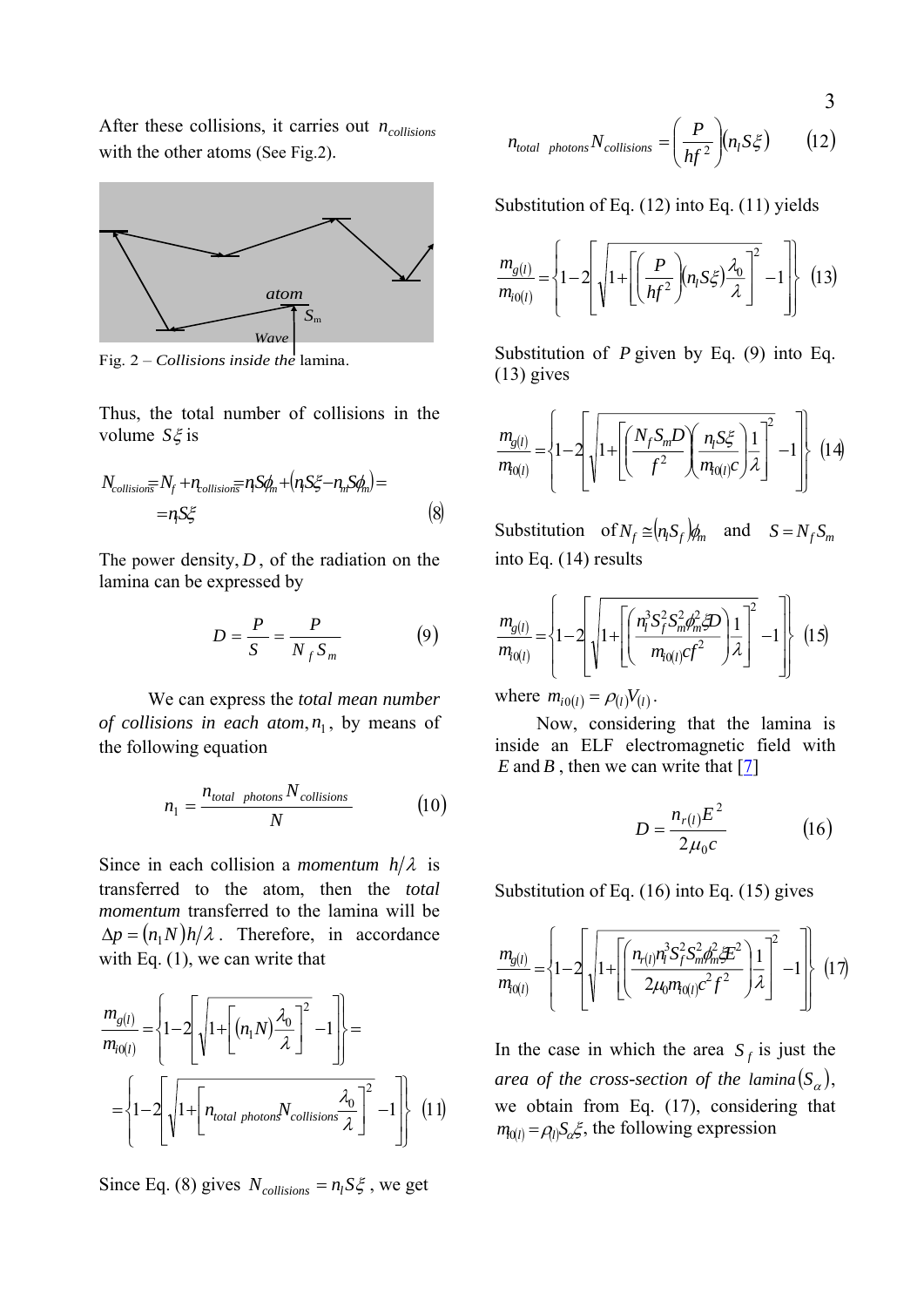$$
\frac{m_{g(l)}}{m_{l0(l)}} = \left\{ 1 - 2 \left[ \sqrt{1 + \left[ \left( \frac{n_{r(l)} n_l^3 S_\alpha S_m^2 \phi_m^2 E^2}{2 \mu_0 \rho_{(l)} c^2 f^2} \right) \frac{1}{\lambda} \right]^2} - 1 \right] \right\}
$$
(18)

If the electrical conductivity of the lamina,  $\sigma_{(l)}$ , is such that  $\sigma_{(l)} >> \omega \varepsilon$ , then the value of  $\lambda$  is given by Eq. (6), i.e.,

$$
\lambda = \lambda_{\text{mod}} = \sqrt{\frac{4\pi}{\mu f \sigma}} \tag{19}
$$

Substitution of Eq. (19) into Eq. (18) gives

$$
\frac{m_{g(l)}}{m_{i0(l)}} = \left\{1 - 2\left[\sqrt{1 + \frac{n_{r(l)}^2 n_l^6 S_{\alpha}^2 S_m^4 \phi_m^4 \sigma_{(l)} E^4}{16\pi \mu_0 \rho_{(l)}^2 c^4 f^3}} - 1\right]\right\}
$$
(20)

Note that  $E = E_m \sin \omega t$ . The average value for  $E^2$  is equal to  $\frac{1}{2} E_m^2$  because *E* varies sinusoidaly  $(E_m$  is the maximum value for *E*). On the other hand,  $E_{rms} = E_m / \sqrt{2}$ . Consequently we can change  $E^4$  by  $E_{rms}^4$ , and the equation above can be rewritten as follows

$$
\chi = \frac{m_{g(l)}}{m_{i0(l)}} = \left\{ 1 - 2 \left[ \sqrt{1 + \frac{n_{r(l)}^2 n_l^6 S_\alpha^2 S_m^4 \phi_m^4 \sigma_{(l)} E_{rms}^4}{16 \pi \mu_0 \rho_{(l)}^2 c^4 f^3}} - 1 \right] \right\} (21)
$$

 Now consider the system shown in Fig.3. It was designed to convert *Gravitational Energy* directly into *Electrical Energy*. Thus, we can say that it is a *Gravitational EMF Source*.

 Inside the system there is a *dielectric tube*  $(\varepsilon, \leq 1)$  with the following characteristics:  $\alpha = 8mm$ (diameter),  $S_{\alpha} = \pi \alpha^2/4 = 5.03 \times 10^{-5} m^2$ . Inside the tube there is a *Lead sphere*  $(\rho_s = 11340 Kg/m^3)$  with 4mm radius and mass  $M_{gs} = 3.04 \times 10^{-3} kg$ . The tube is filled with *air* at ambient temperature and 1atm. Thus, inside the tube, the air density is

$$
\rho_{\text{air}} = 1.2 \text{ kg.m}^{-3} \qquad (22)
$$

The number of atoms of air (Nitrogen) per unit of volume,  $n_{air}$ , according to Eq.(7), is given by

$$
n_{air} = \frac{N_0 \rho_{air}}{A_N} = 5.16 \times 10^{25} \text{ atoms/m}^3 \tag{23}
$$

 The *parallel metallic plates* (p), shown in Fig.3 are subjected to different drop voltages. The two sets of plates (*D*), placed on the extremes of the tube, are subjected to  $V_{(D)_{rms}} = 3.847$  kV at  $f = 60Hz$ , while the central set of plates (*A*) is subjected to  $V_{(A)_{rms}} = 7.827$  kV at  $f = 60$  *Hz*. Since  $d=14$ *mm*, then the intensity of the electric field, which passes through the 36 *cylindrical air laminas* (each one with 5mm thickness) of the *two* sets (*D*), is

$$
E_{(D)rms} = V_{(D)rms}/d = 2.748 \times 10^5 V/m
$$

and the intensity of the electric field, which passes through the 19 *cylindrical air laminas* of the central set (*A*), is given by

$$
E_{(A)rms} = V_{(A)rms}/d = 5.591 \times 10^5 V/m
$$

 Note that the *metallic rings* (5*mm* thickness) are positioned in such way to block the electric field out of the cylindrical air laminas. The objective is to turn each one of these laminas into a *Gravity Control Cells* (GCC) [\[5](#page-13-0)]. Thus, the system shown in Fig. 3 has 3 sets of GCC. Two with 18 GCC each, and one with 19 GCC. The two sets with 18 GCC each are positioned at the extremes of the tube (*D*). They work as gravitational *decelerator* while the other set with 19 GCC (*A*) works as a gravitational *accelerator*, intensifying the gravity acceleration produced by the mass  $M_{gs}$  of the Lead sphere. According to Eq. (3), this gravity, after the 19<sup>th</sup> GCC becomes  $g_{19} = \chi^{19} G M_{\text{gs}} / r_0^2$  $g_{19} = \chi^{19} G M_{gs} / r_0^2$ , where  $\chi = m_{g(l)} / m_{i(l)}$  given by Eq. (21) and  $r_0 = 9$ *mm* is the distance between the center of the Lead sphere and the surface of the first GCC of the set  $(A)$ .

 The objective of the sets (*D*), with 18 GCC each, is to reduce strongly the value of the external gravity along the axis of the tube. In this case, the value of the external gravity,  $g_{ext}$ , is reduced by the factor  $\chi_d^{18} g_{ext}$ , where  $\chi_d = 10^{-2}$ . For example, if the base BS of the system is positioned on the Earth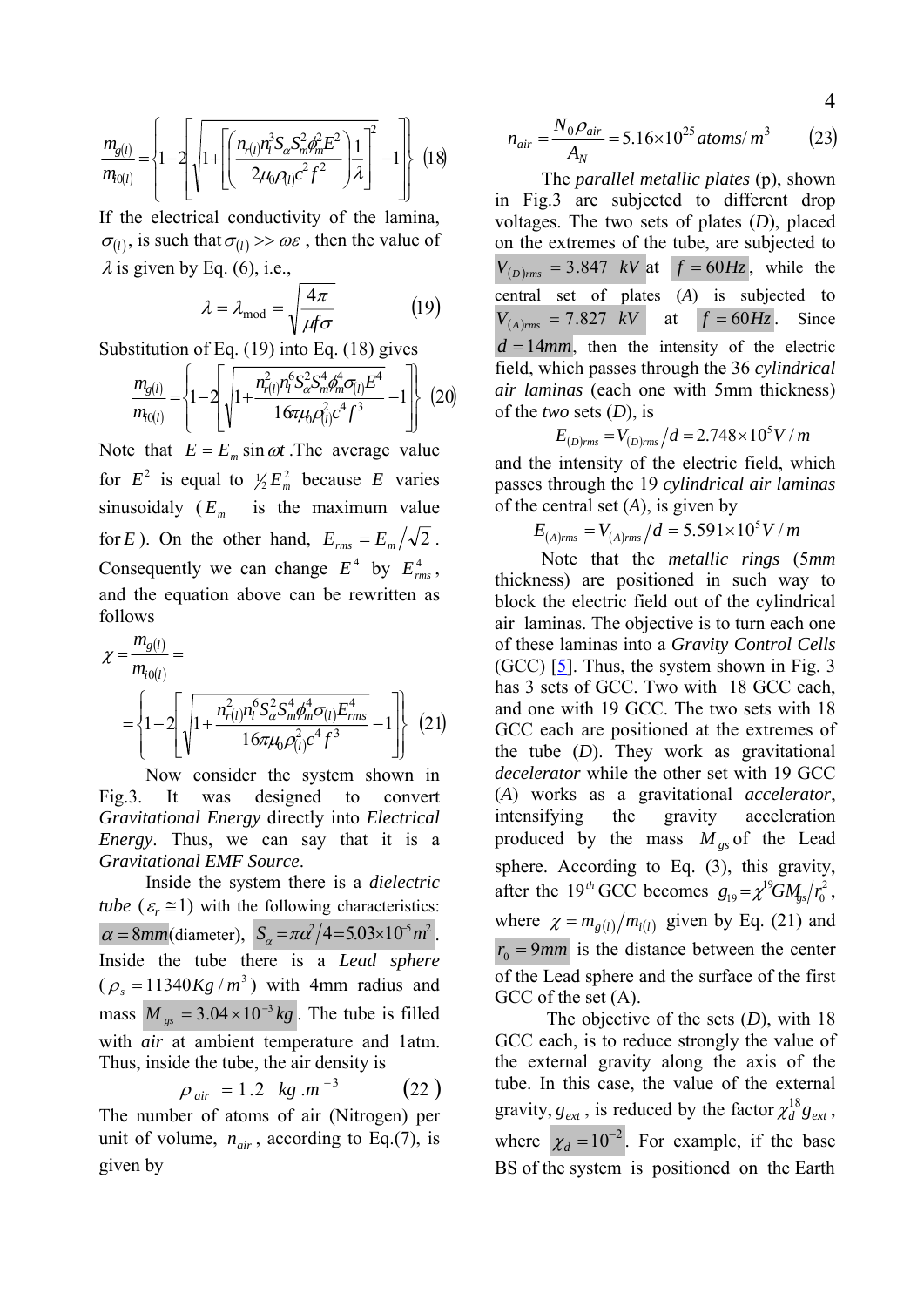

Fig. 3 – A *Gravitational EMF Source* (Developed from a process *patented* in July, 31 2008, PI0805046-5)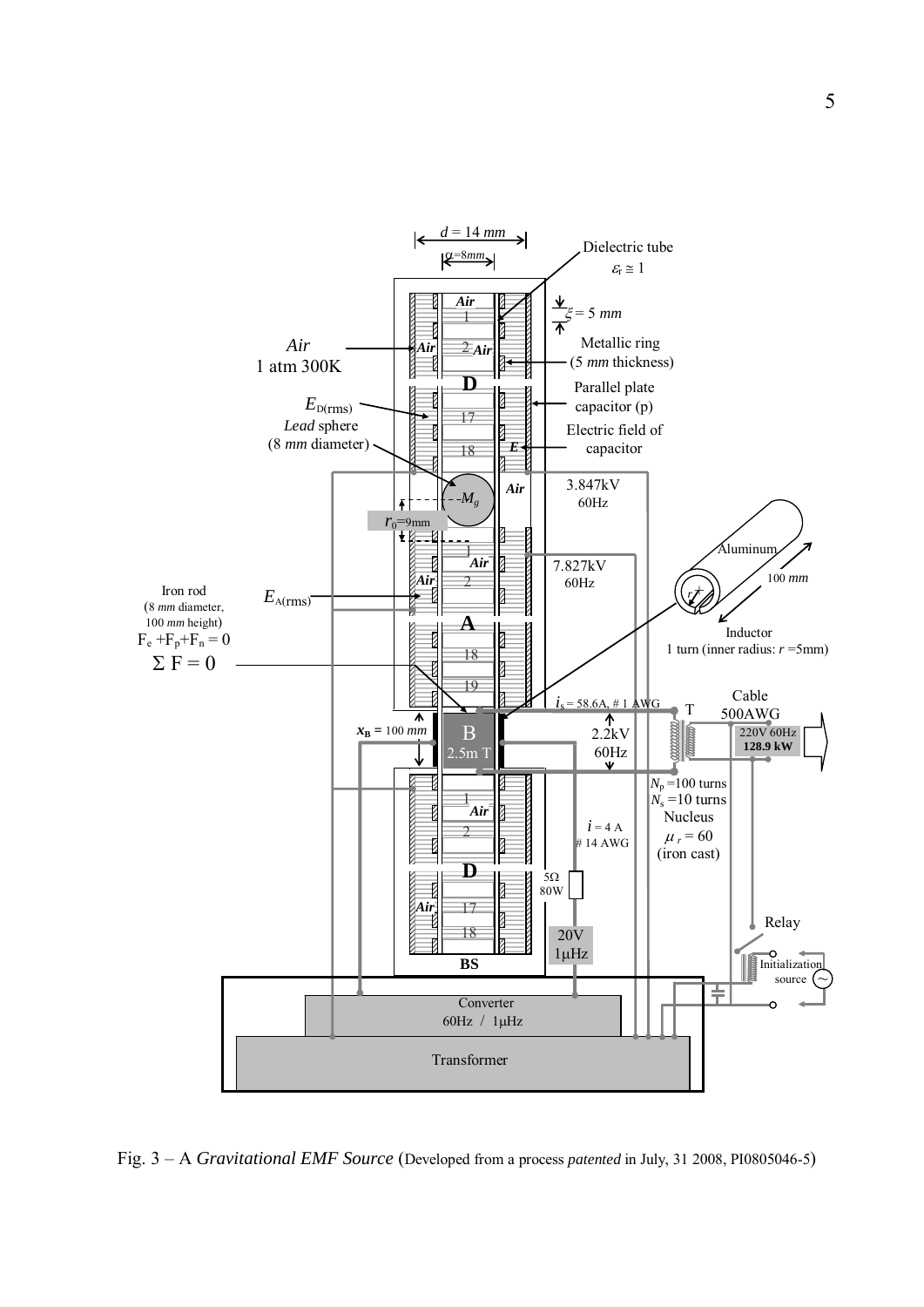surface, then  $g_{ext} = 9.81m/s^2$  is reduced to  $\chi_d^{18} g_{ext}$  and, after the set A, it is increased by  $\chi^{19}$ . Since the system is designed for  $\chi = -6.4138$ , then the gravity acceleration on the sphere becomes  $\chi^{19} \chi_d^{18} g_{\text{ext}} = 2.1 \times 10^{20} m/s^2$ , this value is much smaller than  $g_{sphere} = GM_{gs}/r_s^2 = 1.27 \times 10^8 m/s^2$ .

 The electrical conductivity of air, *inside the dielectric tube*, is equal to the electrical conductivity of Earth's atmosphere near the land, whose average value is  $\sigma_{air} \approx 1 \times 10^{-14} S/m$  [<u>8</u>]. This value is of fundamental importance in order to obtain the convenient values of the electrical current *i* and the value of  $\chi$  and  $\chi_d$ , which are given by Eq. (21), i.e.,

$$
\chi = \left\{ 1 - 2 \left[ \sqrt{1 + \frac{n_{r(air)}^2 n_{air}^6 S_{\alpha}^2 S_m^4 \phi_m^4 \sigma_{air} E_{(A)rms}^4}{16 \pi \mu_0 \rho_{air}^2 c^4 f^3}} - 1 \right] \right\} = \left\{ 1 - 2 \left[ \sqrt{1 + 2.165 \times 10^{-22} E_{(A)rms}^4} - 1 \right] \right\} \tag{24}
$$

$$
\chi_{d} = \left\{ 1 - 2 \left[ \sqrt{1 + \frac{n_{\text{r}(ai)}^{2} n_{ai}^{6} S_{\text{cr}}^{2} S_{\text{m}}^{4} \phi_{ai}^{4} \sigma_{ai} F_{\text{D} \mid \text{rms}}^{4}} - 1 \right] \right\} =
$$

$$
= \left\{ 1 - 2 \left[ \sqrt{1 + 2.165 \times 10^{-22} E_{\text{D} \mid \text{rms}}^{4}} - 1 \right] \right\} \tag{25}
$$

where  $n_{r(air)} = \sqrt{\varepsilon_r \mu_r} \approx 1$ , since  $(\sigma \ll \omega \varepsilon)$ ;  $n_{air} = 5.16 \times 10^{25}$  atoms/m<sup>3</sup>,  $\phi_m = 1.55 \times 10^{-10}$ m,  $S_m = \pi \frac{\partial^2}{\partial t^2} = 1.88 \times 10^{-20} m^2$  and  $f = 60 Hz$ . Since  $E_{(A)_{rms}} = 5.591 \times 10^5 V/m$  and  $E_{(D)rms} = 2.748 \times 10^5 V/m$ , we get  $\chi = -6.4138$  (26)

and

$$
\chi_d \cong 10^{-2} \tag{27}
$$

 Note that there is a *uniform magnetic field*, *B* , through the *Iron rod*. Then, the *gravitational forces* due to the gravitational mass of the sphere  $(M_{gs})$  acting on *electrons*  $(F_e)$ , protons  $(F_p)$  and *neutrons*  $(F_p)$  of the Iron rod, are respectively expressed by the following relations

$$
F_e = m_{ge} a_e = \chi_{Be} m_e \left( \chi^7 G \frac{M_{gs}}{r_0^2} \right) \tag{28}
$$

$$
F_p = m_{gp} a_p = \chi_{Bp} m_p \left( \chi^7 G \frac{M_{gs}}{r_0^2} \right)
$$
 (29)

$$
F_n = m_{gn} a_n = \chi_{Bn} m_n \left( \chi^7 G \frac{M_{gs}}{r_0^2} \right) \tag{30}
$$

The factors  $\chi_B$  are due to the electrons, protons and neutrons are inside the *magnetic field B*.

 *In order to make null the resultant of these forces in the Iron* (and *also in the sphere*) we must have  $F_e = F_p + F_n$ , i.e.,

$$
m_e \chi_{Be} = m_p \chi_{Bp} + m_n \chi_{Bn} \qquad (31)
$$

 It is important to note that *the set with* 19 GCC (*A*) *cannot be turned on before the magnetic field B is on*. Because the gravitational accelerations on the *Iron* rod and Lead sphere will be enormous  $(\chi^{19} G M_{gs}/r_0^2 \approx 5.4 \times 10^6 m/s^2)$ , and will explode the device.

The force  $F_e$  is the electromotive force (EMF), which produces the electrical current. Here, this force has *gravitational* nature. The corresponding force of *electrical* nature is  $F_e = eE$ . Thus, we can write that

$$
m_{ge}a_e = eE \tag{32}
$$

The electrons inside the *Iron* rod (See Fig. 3) are subjected to the gravity acceleration produced by the sphere, and increased by the 19 GCC in the region (A). The result is

$$
a_e = \chi^{19} g_s = \chi^{19} G \frac{M_{gs}}{r_0^2} \tag{33}
$$

Comparing Eq. (32) with Eq.(33), we obtain

$$
E = \left(\frac{m_{ge}}{e}\right) \chi^{19} G \frac{M_{gs}}{r_0^2} \tag{34}
$$

The electron mobility,  $\mu_e$ , considering various scattering mechanisms can be obtained by solving the Boltzmann equation in the relaxation time approximation. The

6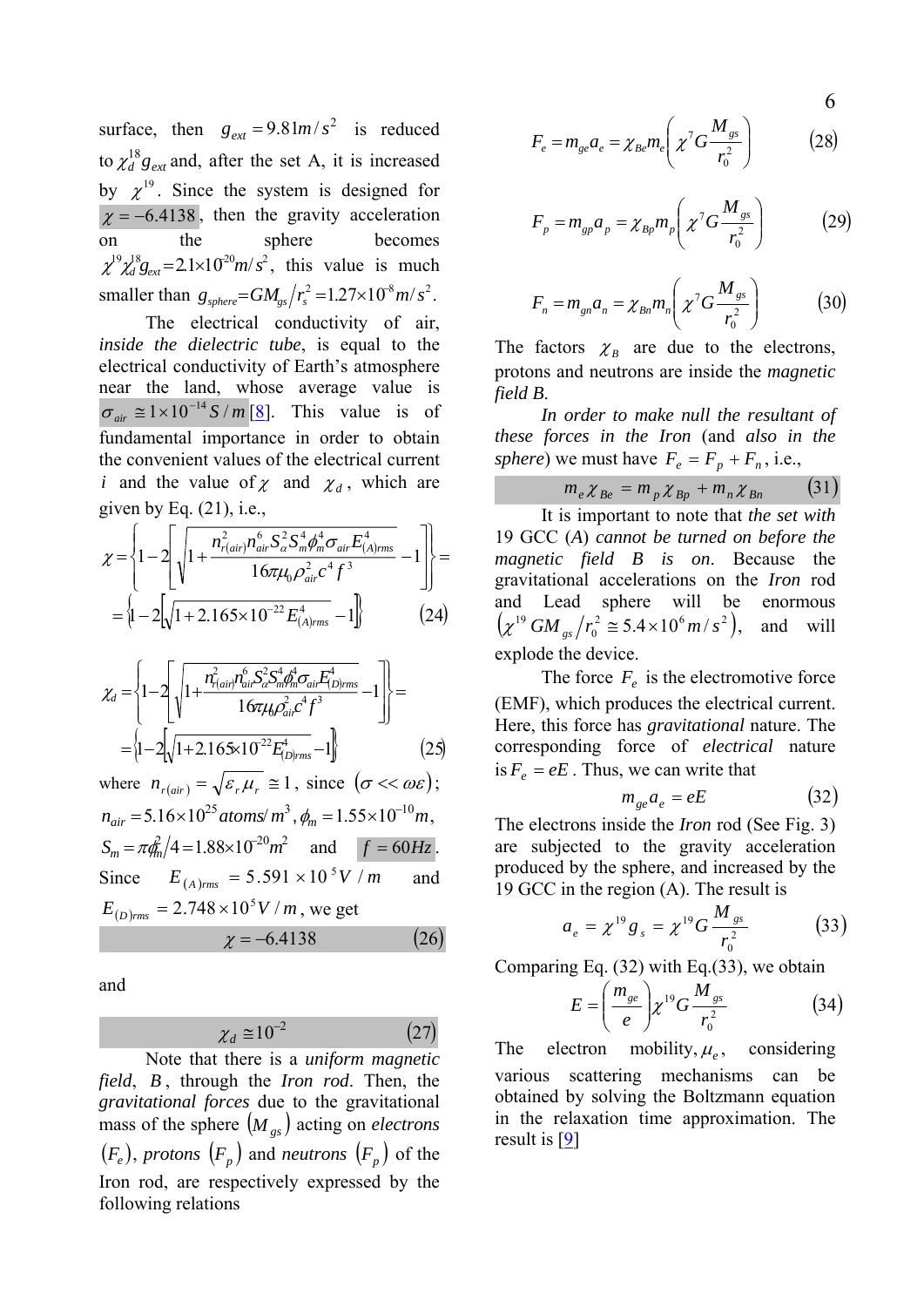$$
\mu_e = \frac{e\langle \tau \rangle}{m_{ge}} \tag{35}
$$

where  $\langle \tau \rangle$  is the average relaxation time over the electron energies and  $m_{ge}$  is the gravitational mass of electron, which is the effective mass of electron.

Since  $\langle \tau \rangle$  can be expressed by  $\langle \tau \rangle = m_{ee} \sigma / ne^2$  [[10\]](#page-13-0), then Eq. (35) can be written as follows

$$
\mu_e = \frac{\sigma}{ne} \tag{36}
$$

Thus, the *drift velocity* will be expressed by

$$
v_d = \mu_e E = \frac{\sigma}{ne} \left(\frac{m_{ge}}{e}\right) \chi^{19} G \frac{M_{gs}}{r_0^2} \tag{37}
$$

and the *electrical current density* expressed by

$$
j_e = \rho_{qe} v_d = \sigma_{iron} \left(\frac{m_{ge}}{e}\right) \chi^{19} G \frac{M_{gs}}{r_0^2} \qquad (38)
$$

where  $\rho_{qe} = ne$ , and  $m_{ge} = \chi_{Be} m_e$ . Therefore, Eq. (38) reduces to

$$
j_e = \sigma_{iron} \left(\frac{m_e}{e}\right) \chi_{Be} \chi^{19} G \frac{M_{gs}}{r_0^2} \tag{39}
$$

In order to calculate the expressions of  $\chi_{Be}$ ,  $\chi_{Bp}$  and  $\chi_{Bn}$  we start from Eq. (17), for the particular case of *single electron* in the region subjected to the magnetic field *B* (*Iron* rod). In this case, we must substitute  $n_{r(l)}$  by  $n_{riron} = (\mu_{r(iron)} \sigma_{iron} / 4 \pi \varepsilon_0 f)^{\frac{1}{2}};$  *n*<sub>*l*</sub> by 3  $1/V_e = 1/\frac{4}{3}\pi_e^3$  ( $r_e$  is the electrons radius),  $S_f$ by  $(SSA_e)\rho_eV_e$  (*SSA<sub>e</sub>* is the *specific surface area* for electrons in this case:  $SSA_e=\frac{1}{2}\,A_e\bigl/m_e=\frac{1}{2}\,A_e\bigl/\rho_e\,V_e=2\pi r_e^2\bigl/\rho_e V_e$ 2 1  $=\frac{1}{2}A_e/m_e=\frac{1}{2}A_e/\rho_e V_e=2\pi r_e^2/\rho_e V_e$ ),  $S_m$  by  $S_e = \pi r_e^2$ ,  $\xi$  by  $\phi_m = 2r_e$  and  $m_{i0(l)}$ by  $m_e$ . The result is

$$
\chi_{Be} = \left\{ 1 - 2 \left[ \sqrt{1 + \frac{45.56 \pi^2 r_e^4 n_{riron}^2 E^4}{\mu_0^2 m_e^2 c^4 f^4 \lambda^2}} - 1 \right] \right\}
$$
 (40)

Electrodynamics tells us that  $E_{rms} = vB_{rms} = (c/n_{r(iron)})B_{rms}$ , and Eq. (19) gives  $\lambda = \lambda_{\text{mod}} = (4\pi/\mu_{\text{iron}} \sigma_{\text{iron}} f)$ . Substitution of and these expressions into Eq. (40) yields

$$
\chi_{Be} = \left\{ 1 - 2 \left[ \sqrt{1 + \frac{45.56 \pi^2 r_e^4 B_{rms}^4}{\mu_0^2 m_e^2 c^2 f^2}} - 1 \right] \right\}
$$
(41)

Similarly, in the case of *proton* and *neutron* we can write that

$$
\chi_{Bp} = \left\{ 1 - 2 \left[ \sqrt{1 + \frac{4556 \pi^2 r_p^4 B_{rms}^4}{\mu_0^2 m_p^2 c^2 f^2}} - 1 \right] \right\}
$$
(42)

$$
\chi_{Bn} = \left\{ 1 - 2 \left[ \sqrt{1 + \frac{45.56 \pi^2 r_n^4 B_{rms}^4}{\mu_0^2 m_n^2 c^2 f^2}} - 1 \right] \right\}
$$
(43)

The radius of *free* electron is  $r_e = 6.87 \times 10^{-14} m$ (See *Appendix* A) and the radius of *protons inside the atoms* (nuclei) is  $r_p = 1.2 \times 10^{-15} m$ ,  $r_n \approx r_p$ , then we obtain from Eqs. (41) (42) and (43) the following expressions:

$$
\chi_{Be} = \left\{ 1 - 2 \left[ \sqrt{1 + 8.49 \times 10^4 \frac{B_{rms}^4}{f^2}} - 1 \right] \right\}
$$
 (44)

$$
\chi_{Bn} \approx \chi_{Bp} = \left\{ 1 - 2 \left[ \sqrt{1 + 2.35 \times 10^{-9} \frac{B_{rms}^4}{f^2}} - 1 \right] \right\} (45)
$$

Then, from Eq. (31) it follows that

$$
m_e \chi_{Be} \cong 2m_p \chi_{Bp} \tag{46}
$$

Substitution of Eqs. (44) and (45) into Eq. (46) gives

$$
\frac{\left\{1-2\left[\sqrt{1+8.49\times10^{4}\frac{B_{rms}^{4}}{f^{2}}}-1\right]\right\}}{\left\{1-2\left[\sqrt{1+2.35\times10^{-9}\frac{B_{rms}^{4}}{f^{2}}}-1\right]\right\}}=3666.3\tag{47}
$$
  
For  $f = 1\mu$ , we get

$$
\left\{\frac{1}{1-2}\sqrt{1+8.49\times10^{6}B_{rms}^{4}}-1\right\}
$$
\n
$$
\left\{\frac{1}{1-2}\sqrt{1+2.35\times10^{-7}B_{rms}^{4}}-1\right\} = 3666.3
$$
\n(48)

whence we obtain

$$
B_{\rm rms} = 2.5 \, m \, T \tag{49}
$$

Consequently, Eq. (44) and (45) yields  $\chi_{Be} = -3666.3$  (50)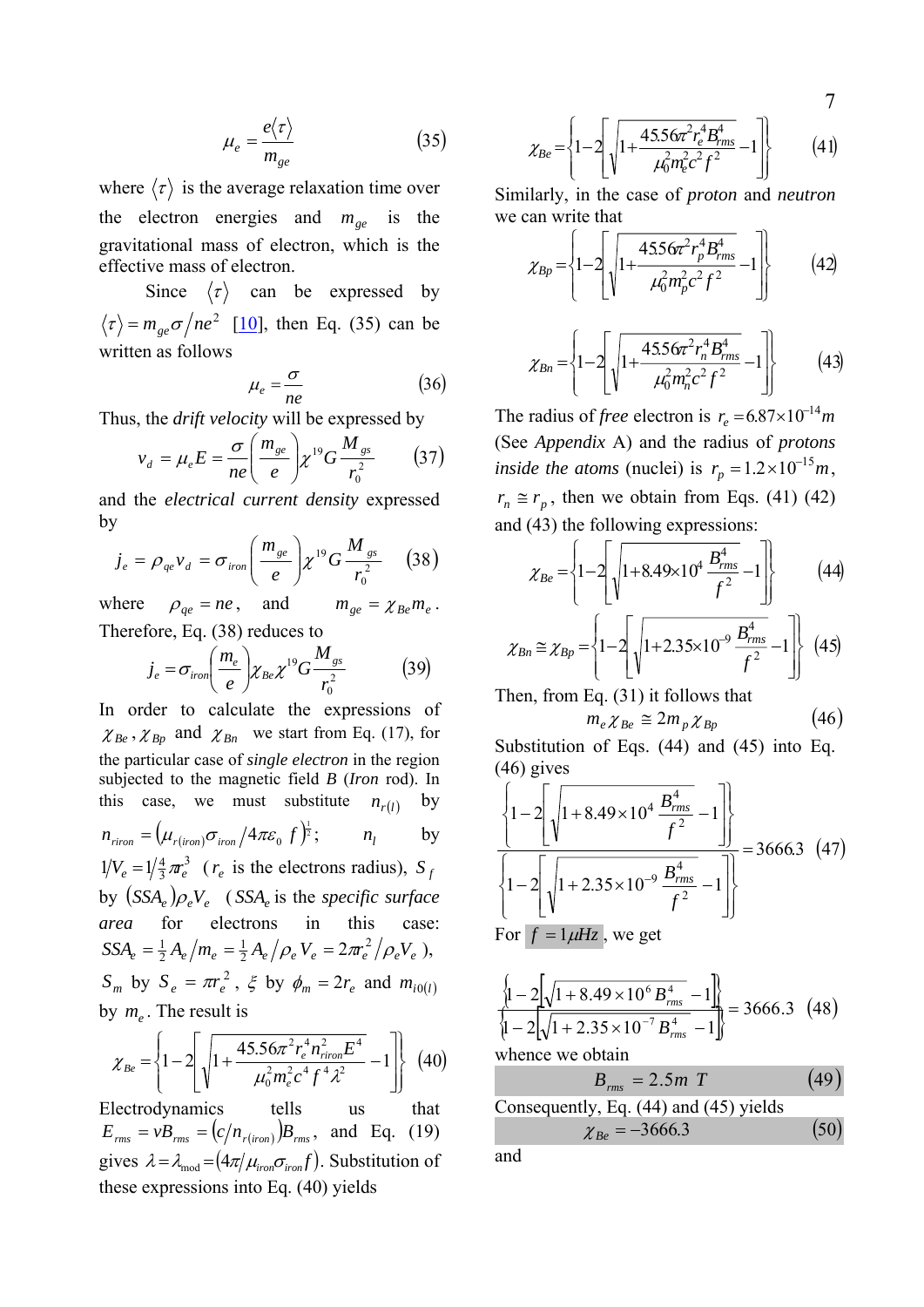$$
\chi_{Bn} \cong \chi_{Bp} \cong 0.999 \tag{51}
$$

In order to the forces  $F_e$  and  $F_p$  have *contrary direction* (such as occurs in the case, in which the nature of the electromotive force is electrical) we must have  $\chi_{Be} < 0$ and  $\chi_{Bn} \cong \chi_{Bp} > 0$  (See equations (28) (29) and (30)), i.e.,

$$
\left\{1-2\left[\sqrt{1+8.49\times10^{4}\frac{B_{rms}^{4}}{f^{2}}}-1\right]\right\}<0\tag{52}
$$

and

$$
\left\{1 - 2\left[\sqrt{1 + 2.35 \times 10^9 \frac{B_{rms}^4}{f^2}} - 1\right]\right\} > 0
$$
 (53)

This means that we must have

$$
0.06\sqrt{f} < B_{rms} < 151.86\sqrt{f} \tag{54}
$$

In the case of  $f = 1 \mu Hz = 10^{-6} Hz$  the result is  $6.5 \times 10^{-5} T < B_{rms} < 0.15 T$  (55)

 Note the cylindrical format (1turn,  $r = 5mm$ ) of the inductor (Figs. 3 and 6). By using only 1 turn it is possible to eliminate the *capacitive effect* between the turns. This is highly relevant in this case because the extremely-low frequency  $f = 1 \mu Hz$  would strongly increase the capacitive reactance  $(X_c)$  associated to the inductor. When a current *i* passes through this inductor, the value of *B* inside the *Iron rod* is given by  $B = \mu_r \mu_0 i / x_B$  where  $x_B = 100$ *mm* is inductor's length and  $\mu_r = 4000$  (very pure Iron). However, the effective permeability is defined as  $\mu_{\text{left}} = \mu / 1 + (\mu - 1) N_m$ , where  $N_m$  is the average *demagnetizing factor* [ [11\]](#page-13-0). Since the iron rod has 5mm diameter and 100mm height, then we obtain the factor  $\gamma = 100$ mm/5mm = 20 which gives  $N_m = 0.02$ (See table  $V[12]$  $V[12]$  $V[12]$ ). Therefore, we obtain  $\mu_{r(\text{eff})} = 49.4$ . Thus, for  $B_{rms} = 2.5 mT$  (See Eq. (49)) ,i.e.,  $B = \mu_{r(\text{eff})} \mu_0 i / x_B = 2.5 mT$ , the value of *i* must be  $i = 4A$ . Then, the resistor in Fig.3. must have  $20V/4A = 5\Omega$ . The dissipated power is 80W.

Let us now calculate the *current density through the Iron* rod (Fig. 3). According to Eq. (39) we have

$$
\dot{J}_e = \sigma_{iron} \left(\frac{m_e}{e}\right) \chi_{Be} \chi^{19} G \frac{M_{gs}}{r_0^2}
$$

Since  $\sigma_{\text{iron}} = 1.03 \times 10^7 S/m$ ,  $\chi = -6.4138$ ,  $\chi_{Be} = -3666.3$ ,  $M_{gs} = 3.04 \times 10^{-3} kg$  and  $r_0 = 9$ *mm*, we obtain  $i = 1.164 \times 10^6 A/m^2$ 

Given that 
$$
S_{\alpha} = \pi \alpha^2 / 4 = 5.03 \times 10^{-5} m^2
$$
 we get

$$
i_{source} = j_e S_a \cong 58.6 A
$$

The resistance of the Iron rod is

$$
R_{source} = \left(\frac{x_B}{\sigma_{iron} S_{\alpha}}\right) = 1.93 \times 10^{-4} \,\Omega
$$

Thus, the *dissipated power* by the Iron rod is

$$
P_d = R_{source} i_{source}^2 \approx 0.66W \qquad (56)
$$

 Note that this *Gravitational EMF source* is a *Current Source*. As we known, *a Current Source is a device that keeps invariable the electric current between its terminals*. So, if the source is connected to an external load, and the resistance of the load varies, then the own source will increase or decrease its output voltage in order to maintain invariable the value of the current in the circuit.



Fig. 4 – Current Source

 Based on Kirchhoff's laws we can express the electric voltage between the terminals of the Current Source,  $V_s$ , by means of the following relation (See Fig.4):

$$
V_{source} = R_{source} i_{source} + V
$$

where  $V$  is the voltage applied on the charge.

The transformer *T* connected to Gravitational EMF Source (See Fig. 3) is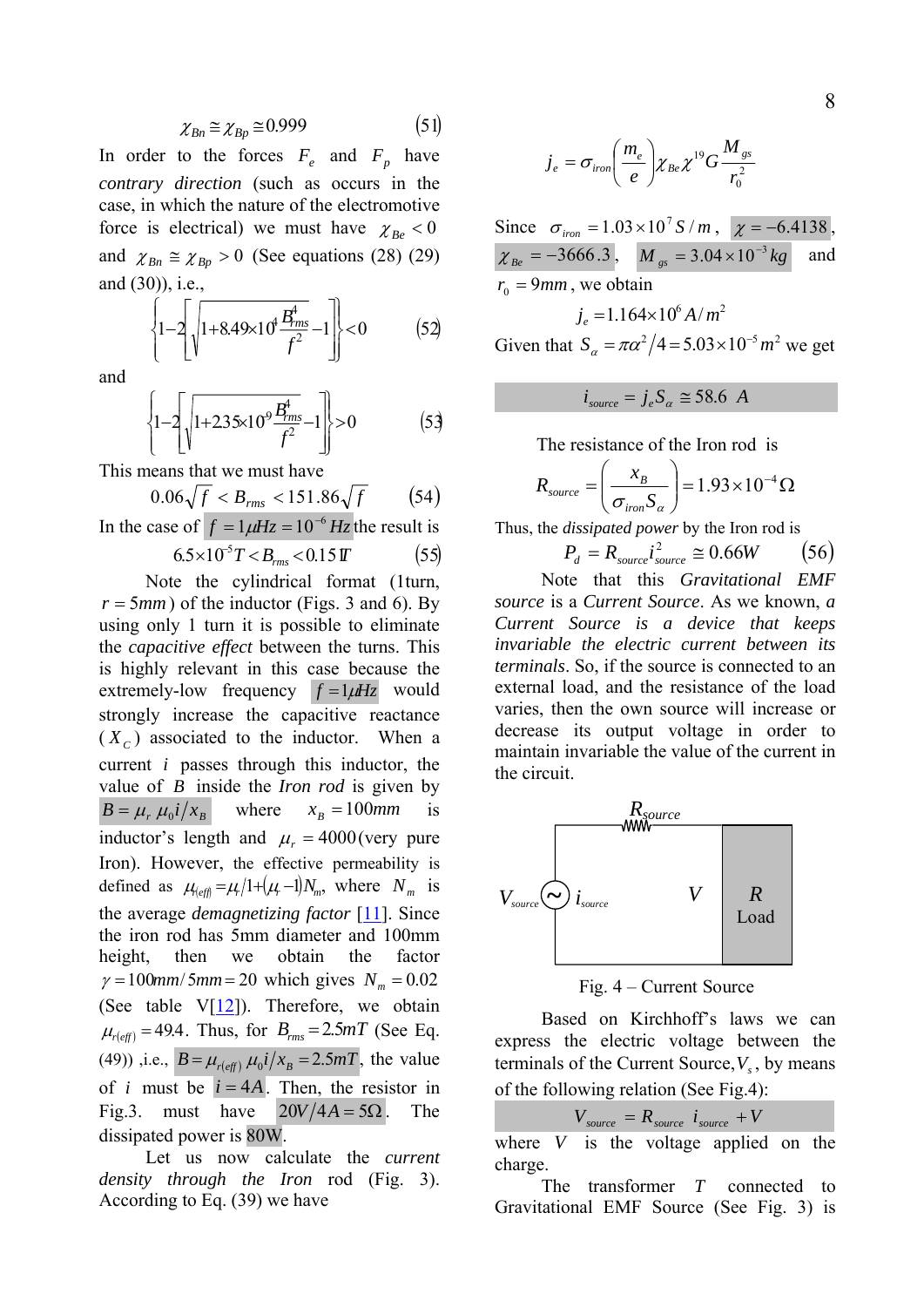designed[\\*](#page-8-0) to make the voltage  $V = 2.2kV@60Hz$ . Since  $R_{source}$  *i<sub>source</sub>* <<*V*, then we can write that  $V_{source} \cong V$ . Thus, in the primary circuit, the voltage is  $V_p = V_{source} \cong V = 2.2 kV$  and the current is  $i_p = i_{source} = 58.6A$ ; the winding *turns ratio* is  $N_p/N_s = 10$ ; thus, in the secondary circuit the output voltage is  $V = 220V \omega/60 Hz$  and the current is  $i_s = 586A$ . Consequently, the source output power is

 $P = V_i i = 128.9 kW$ 

 Note that, in order to *initializing* the Gravitational EMF Source, is used an external source, which is removed after the initialization of the Gravitational EMF Source.

 Now it will be shown that this Gravitational EMF source can be *miniaturized*.

We start making  $x_B = 10mm$  and  $\xi = 0.5$ *mm*;  $\alpha = 2$ *mm*,  $d_A = 8$ *mm*,  $d_D = 16$ *mm* and  $r_0 = 1.5$ *mm* (See Fig. 5). The sphere with 2mm diameter is now of *Tungsten carbide* (W+Cobalt) with  $15,630kg/m^3$  density. Then  $M_{gs} = 6.54 \times 10^{-5} kg$  and  $S_{\alpha} = 3.14 \times 10^{-6} m^2$ . Thus, for  $f = 1 \mu Hz$  Eq.(24) gives

$$
\chi = \left\{1 - 2\sqrt{1 + 0.1822E_{(A)rms}^4} - 1\right\}
$$
 (57)

For  $V_{A(rms)} = 26mV$  and  $d_A = 8mm$  we get  $E_{(A)_{rms}} = 3.250V/m$ , and Eq. (57) yields

 $\chi = -6.236$ For  $V_{D(rms)} = 26mV$  and  $d<sub>D</sub> = 16mm$  we get  $E_{(D)rms} = 1.625V / m$  and  $\chi_d = -0.01$ .

<span id="page-8-0"></span>\* The impedances are respectively,

 $\overline{a}$ 

 $Z_{_{p}}\cong 2\pi \!f\! L_{_{p}}=2\pi \!f\big(\mu_{r}\mu_{0}N_{_{p}}^{2}A_{_{p}}\big/l_{_{p}}\big)\!=\!14.36\Omega$  $Z_{_s} \cong 2\pi f L_{_s} = 2\pi f \big( \mu_{_r} \mu_{_0} N_{_s}^2 A_{_s} / l_{_s} \big) = 6.154 \times 10^{-4} \,\Omega$  $Z_{p(tobal)} = Z_p + Z_{reflected} = Z_p + (N_p / N_s)Z_s = 37.56\Omega$ where  $\mu_r = 60$  (iron cast),  $N_p = 100, N_s = 10$ ,  $l_p = l_s = 0.18m$ ,  $\phi_p = 107.6$ mm,  $\phi_s = 136.8$ mm,  $A_p = 0.0091 m^2$ ,  $A_s = 0.0147 m^2$ .

Since  $\sigma_{\text{ion}} = 1.03 \times 10^7 S/m$  and  $\chi_{Be} = -3666.3$ , then the value of  $j_e$  is  $= 5.29 \times 10^5 A/m^2$ 2 0 19 *r M G e*  $j_e = \sigma_{iron} \bigg(\frac{m_e}{\lambda_{Be}}\bigg) \chi_{Be} \chi^{19} G \frac{M_{gs}}{2}$ *e*  $\sigma_e = \sigma_{iron} \bigg( \frac{m_e}{e} \bigg) \chi_{Be} \chi^{19} G \frac{M_{_{SS}}}{r_0^2} =$ ⎝  $=\sigma _{_{iron}}\left( \frac{m_e}{m_e}\right)_{\chi _{Re}\chi }$ 

and

$$
i_{source} = j_e S_a \cong 1.66 A
$$

The resistance of the iron rod is given by

$$
R_{source} = \left(\frac{x_B}{\sigma_{iron} S_{\alpha}}\right) = 3.1 \times 10^{-4} \,\Omega
$$

Thus, the *dissipated power* by the Iron rod is

$$
P_d = R_{source} i_{source}^2 \cong 0.9 mW
$$

In the case of the *miniaturized source*, the iron rod has 2mm diameter and 10mm height, then we obtain the factor  $\gamma = 10$  mm / 2 mm = 5 which gives  $N_m = 0.06$  (See table V[\[12](#page-13-0)]). Therefore, we obtain  $\mu_{r(\text{eff})} = 16.6$ .

Since  $V_s = V_{A(rms)} = V_{D(rms)} = 26mV$  and the resistance of the resistor  $R_1$  is  $21.6m\Omega/31mW$  (See Fig.5), then the current from the *first* source is  $i=1.2A$ . Thus, we get  $B = \mu_{r(\text{eff})} \mu_0 i / x_B = 2.5 mT$ .

 Since the current through the *second source* is  $i_{source} = 1.66A$ , and, if the voltage required by the charge, is  $V = 3.7V$  (usual lithium batteries' voltage), then the source voltage is given by

$$
V_{source} = R_{source} i_{source} + V \approx 3.7V
$$

Consequently, the miniaturized source can provide the power:

$$
P = V_{source} i_{score} = (3.7V)1.66 A \approx 6.1W
$$

This is the magnitude of the power of lithium batteries used in mobiles. Note that the *miniaturized source of Gravitational EMF*  does *not need to be recharged* and it occupies a volume (8mm x 70mm x 80mm. See Fig.6) similar to the volume of the mobile batteries. In addition, note that the dimensions of this miniaturized source can be further reduced (possibly down to a few *millimeters* or less).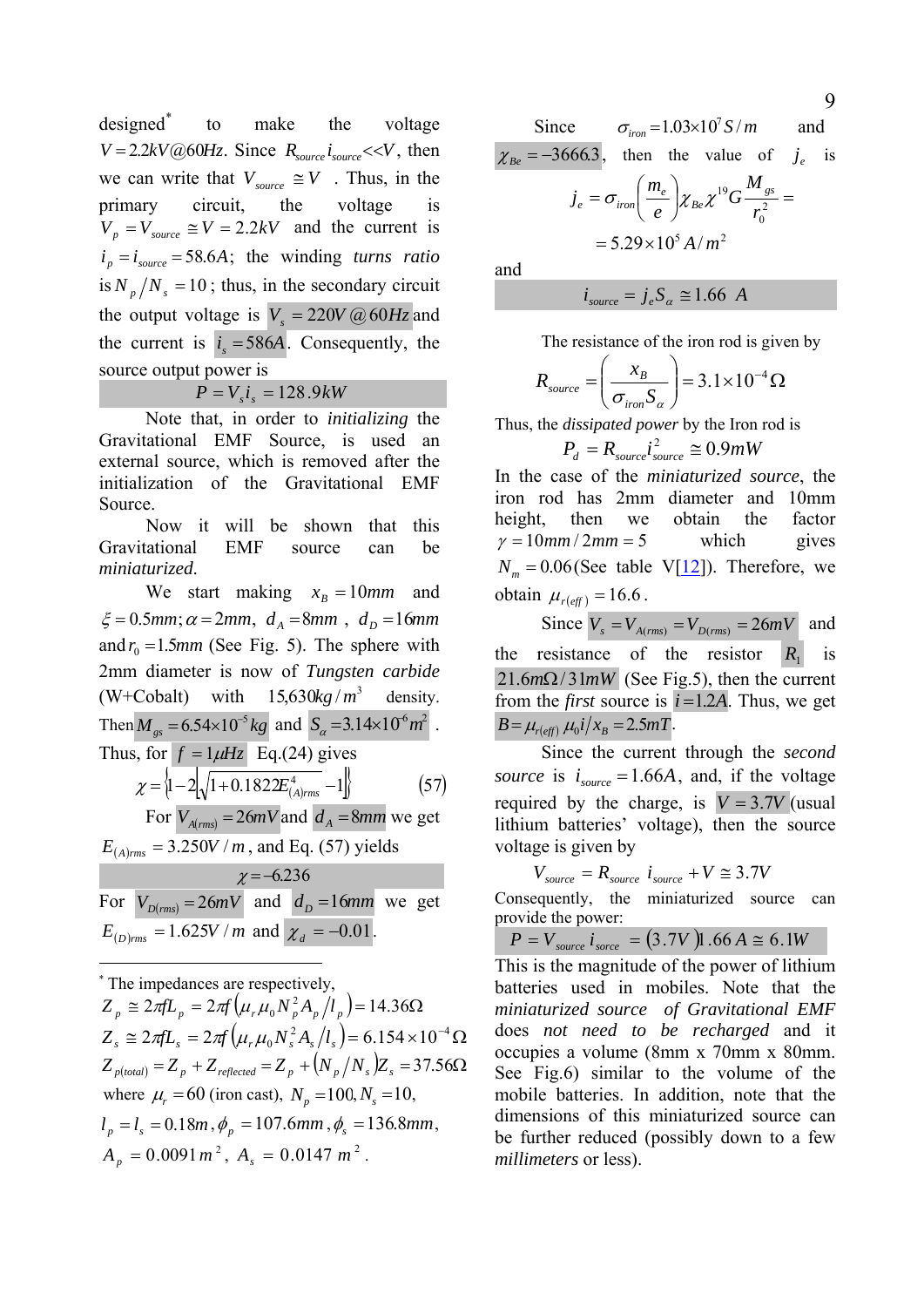

Fig. 5 – A *Miniaturized Source* of *Gravitational EMF*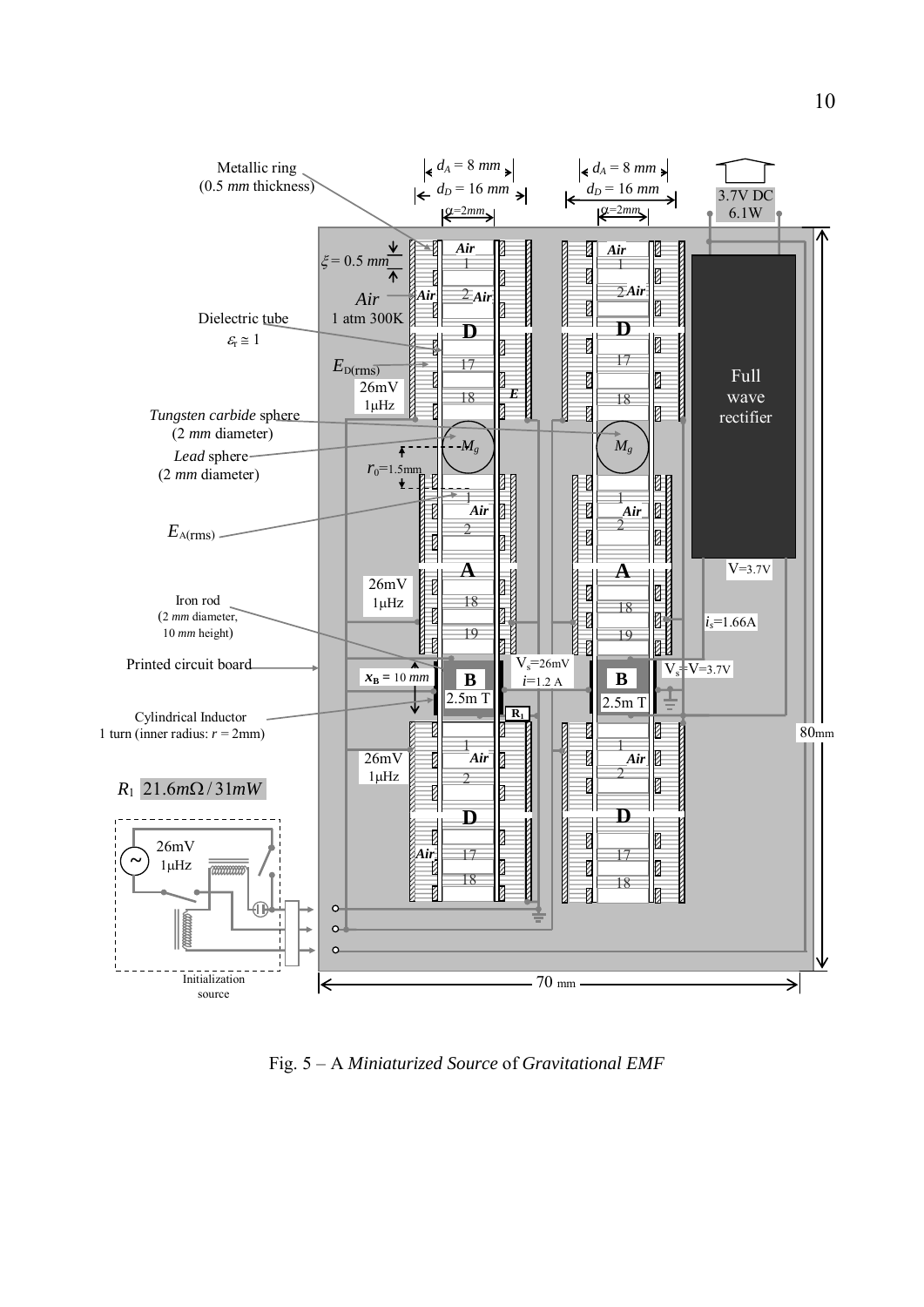

Fig. 6 – Schematic Diagram in 3D of the *Gravitational EMF Sources*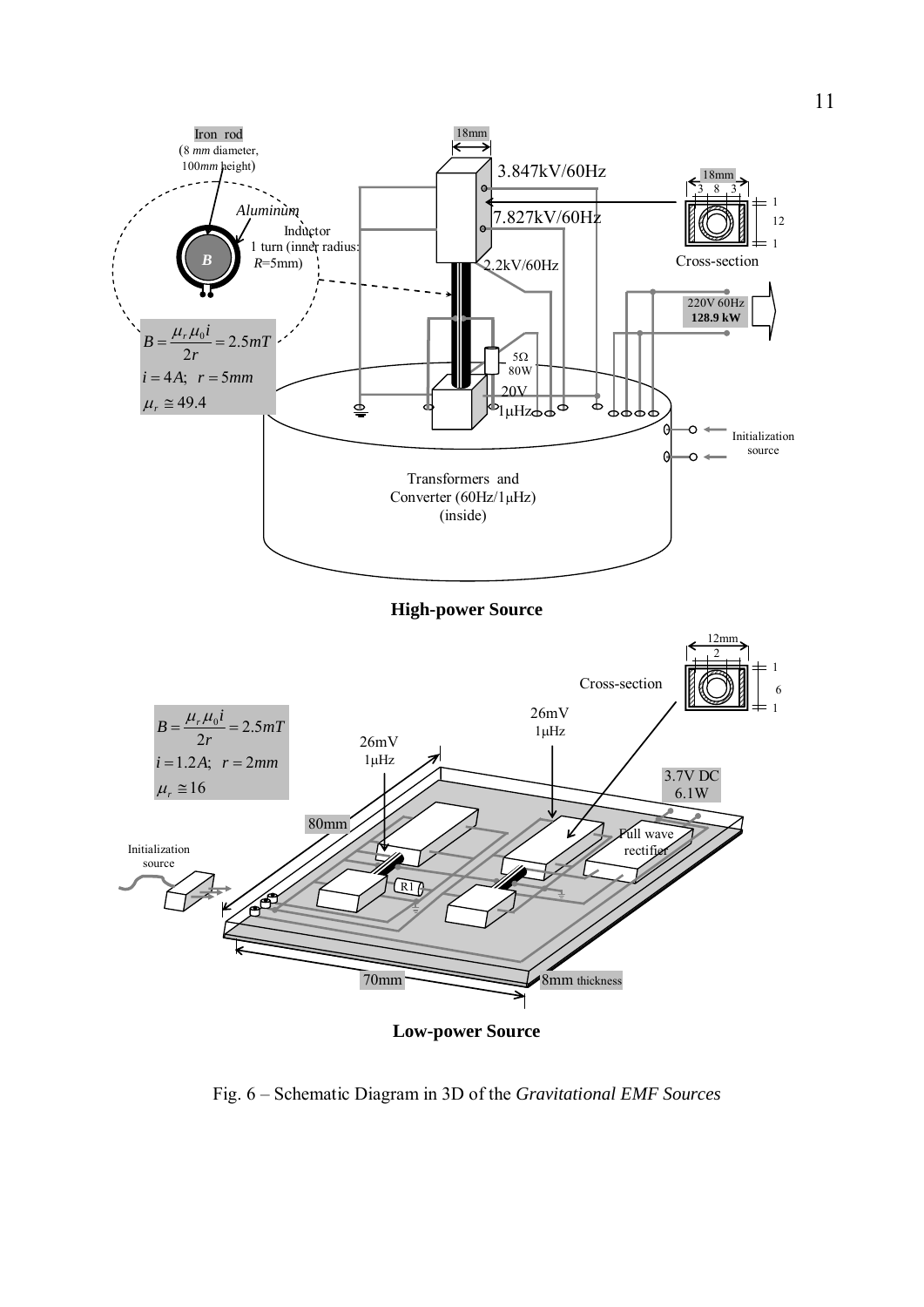### **Appendix A**: *The "Geometrical Radii" of Electron and Proton*

 It is known that the frequency of oscillation of a simple spring oscillator is

$$
f = \frac{1}{2\pi} \sqrt{\frac{K}{m}} \tag{A1}
$$

where  $m$  is the inertial mass attached to the spring and  $K$  is the spring constant (in N·m<sup>−</sup><sup>1</sup> ). In this case, the restoring *force*  exerted by the spring *is linear* and given by

$$
F = -Kx \tag{A2}
$$

where  $x$  is the displacement from the equilibrium position.

 Now, consider the gravitational force: For example, above the surface of the Earth, the force follows the familiar Newtonian function, i.e.,  $F = -GM_{g\oplus}m_{g}/r^{2}$ , where  $M_{g\oplus}$  the mass of Earth is,  $m_g$  is the gravitational mass of a particle and *r* is the distance between the centers. *Below* Earth's surface the *force is linear* and given by

$$
F = -\frac{GM_{\rm g\oplus}m_{\rm g}}{R_{\oplus}^3}r\tag{A3}
$$

where  $R_{\oplus}$  is the radius of Earth.

 By comparing (A3) with (A2) we obtain

$$
\frac{K}{m_g} = \frac{K}{\chi m} = \frac{GM_{g\oplus}}{R_{\oplus}^3} \left(\frac{r}{x}\right) \tag{A4}
$$

Making  $x = r = R_{\oplus}$ , and substituting (A4) into (A1) gives

$$
f = \frac{1}{2\pi} \sqrt{\frac{GM_{g\oplus}\chi}{R_{\oplus}^{3}}}
$$
 (A5)

In the case of an *electron* and a *positron*, we substitute  $M_{g\oplus}$  by  $m_{ge}$ ,  $\chi$  by  $\chi_e$  and  $R_{\oplus}$  by  $R_e$ , where  $R_e$  is the radius of electron (or positron). Thus, Eq. (A5) becomes

$$
f = \frac{1}{2\pi} \sqrt{\frac{Gm_{ge}\chi_e}{R_e^3}}
$$
 (A6)

The value of  $\chi_e$  varies with the density of energy [[1\]](#page-13-0). When the electron and the positron are distant from each other and the local density of energy is small, the value of  $\chi_e$  becomes very close to 1. However, *when the electron and the positron are penetrating one another*, the energy densities in each particle become very strong due to the proximity of their electrical charges *e* and, consequently, the value of  $\chi_e$  strongly increases. In order to calculate the value of  $\chi_e$  under these conditions ( $x = r = R_e$ ), we start from the expression of correlation between *electric charge q* and *gravitational mass*, obtained in a previous work [[1\]](#page-13-0):

$$
q = \sqrt{4\pi\varepsilon_0 G} \ m_{g(maginary)} i \tag{A7}
$$

where  $m_{g(maginary)}$  is the *imaginary* gravitational mass, and  $i = \sqrt{-1}$ .

In the case of *electron*, Eq. (A7) gives

$$
q_e = \sqrt{4\pi\varepsilon_0 G} \ m_{gelimaginary} \ i =
$$
  
=  $\sqrt{4\pi\varepsilon_0 G} (\chi_e m_{i0elimaginary} \ i) =$   
=  $\sqrt{4\pi\varepsilon_0 G} (-\chi_e \frac{2}{\sqrt{3}} m_{i0elreal} \ i^2) =$   
=  $\sqrt{4\pi\varepsilon_0 G} (\frac{2}{\sqrt{3}} \chi_e m_{i0elreal}) = -1.6 \times 10^{-19} C$  (A8)

where we obtain

$$
\chi_e = -1.8 \times 10^{21} \tag{A9}
$$

This is therefore, the value of  $\chi_e$  increased by the strong density of energy produced by the electrical charges  $e$  of the two particles, under previously mentioned conditions.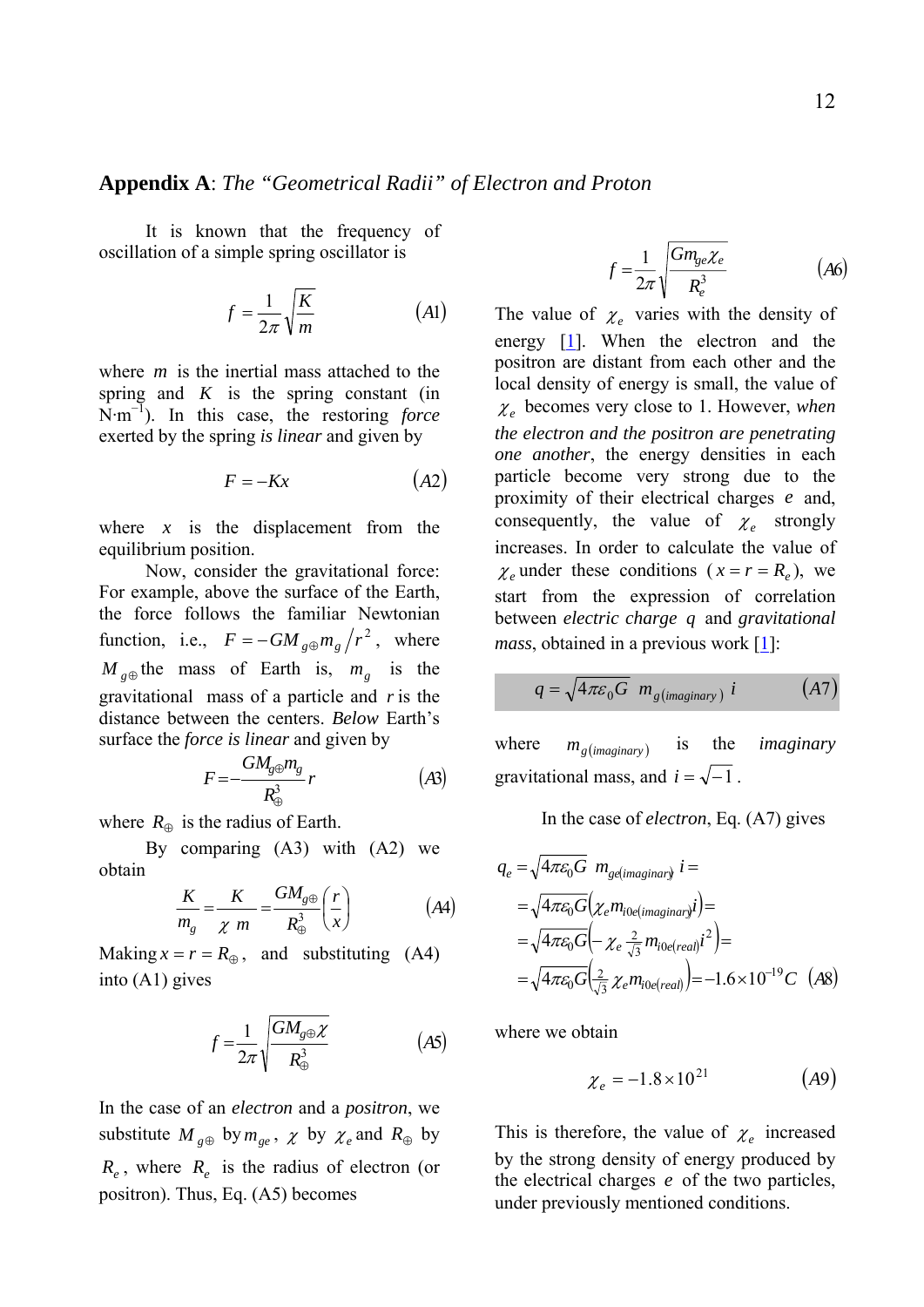Given that  $m_{ee} = \chi_e m_{i0e}$ , Eq. (A6) yields

$$
f = \frac{1}{2\pi} \sqrt{\frac{G\chi_e^2 m_{ioe}}{R_e^3}}
$$
 (A10)

From Quantum Mechanics, we know that

$$
hf = m_{i0}c^2 \tag{A11}
$$

where  $h$  is the Planck's constant. Thus, in the case of  $m_{i0} = m_{i0e}$  we get

$$
f = \frac{m_{i0e}c^2}{h} \tag{A12}
$$

 By comparing (A10) and (A12) we conclude that

$$
\frac{m_{i0e}c^2}{h} = \frac{1}{2\pi} \sqrt{\frac{G\chi_e^2 m_{i0e}}{R_e^3}}
$$
 (A13)

Isolating the radius  $R_e$ , we get:

$$
R_e = \left(\frac{G}{m_{i0e}}\right)^{\frac{1}{3}} \left(\frac{\chi_e h}{2\pi c^2}\right)^{\frac{2}{3}} = 6.87 \times 10^{-14} m \quad (A14)
$$

Compare this value with the *Compton sized electron*, which predicts  $R_e = 3.86 \times 10^{-13}$  *m* and also with standardized result recently obtained of  $R_e = 4 - 7 \times 10^{-13} m$  [[13\]](#page-13-0).

In the case of *proton*, we have

$$
q_p = \sqrt{4\pi\varepsilon_0 G} \ m_{\text{gplimaginary}} i =
$$
  
=  $\sqrt{4\pi\varepsilon_0 G} (\chi_p m_{i0p(\text{imaginary}} i) )$   
=  $\sqrt{4\pi\varepsilon_0 G} (-\chi_p \frac{2}{\sqrt{3}} m_{i0p(\text{real})} i^2 )$   
=  $\sqrt{4\pi\varepsilon_0 G} (\frac{2}{\sqrt{3}} \chi_p m_{i0p(\text{real})})$  = -1.6×10<sup>-19</sup> C (A15)

where we obtain

$$
\chi_p = -9.7 \times 10^{17} \qquad (A16)
$$

Thus, the result is

$$
R_p = \left(\frac{G}{m_{i0p}}\right)^{\frac{1}{3}} \left(\frac{\chi_p h}{2\pi c^2}\right)^{\frac{2}{3}} = 3.72 \times 10^{-17} m \text{ (A17)}
$$

 Note that these radii, given by Equations  $(A14)$  and  $(A17)$ , are the radii of *free* electrons and *free* protons (when the particle and antiparticle (in isolation) penetrate themselves mutually).

 Inside the atoms (nuclei) the radius of protons is well-known. For example, protons, as the hydrogen nuclei, have a radius given by  $R_p \approx 1.2 \times 10^{-15} m$  $R_p \approx 1.2 \times 10^{-15} m$  $R_p \approx 1.2 \times 10^{-15} m$  [[14](#page-13-0), 15]. The strong increase in respect to the value given by Eq. (A17) is due to the interaction with the electron of the atom.